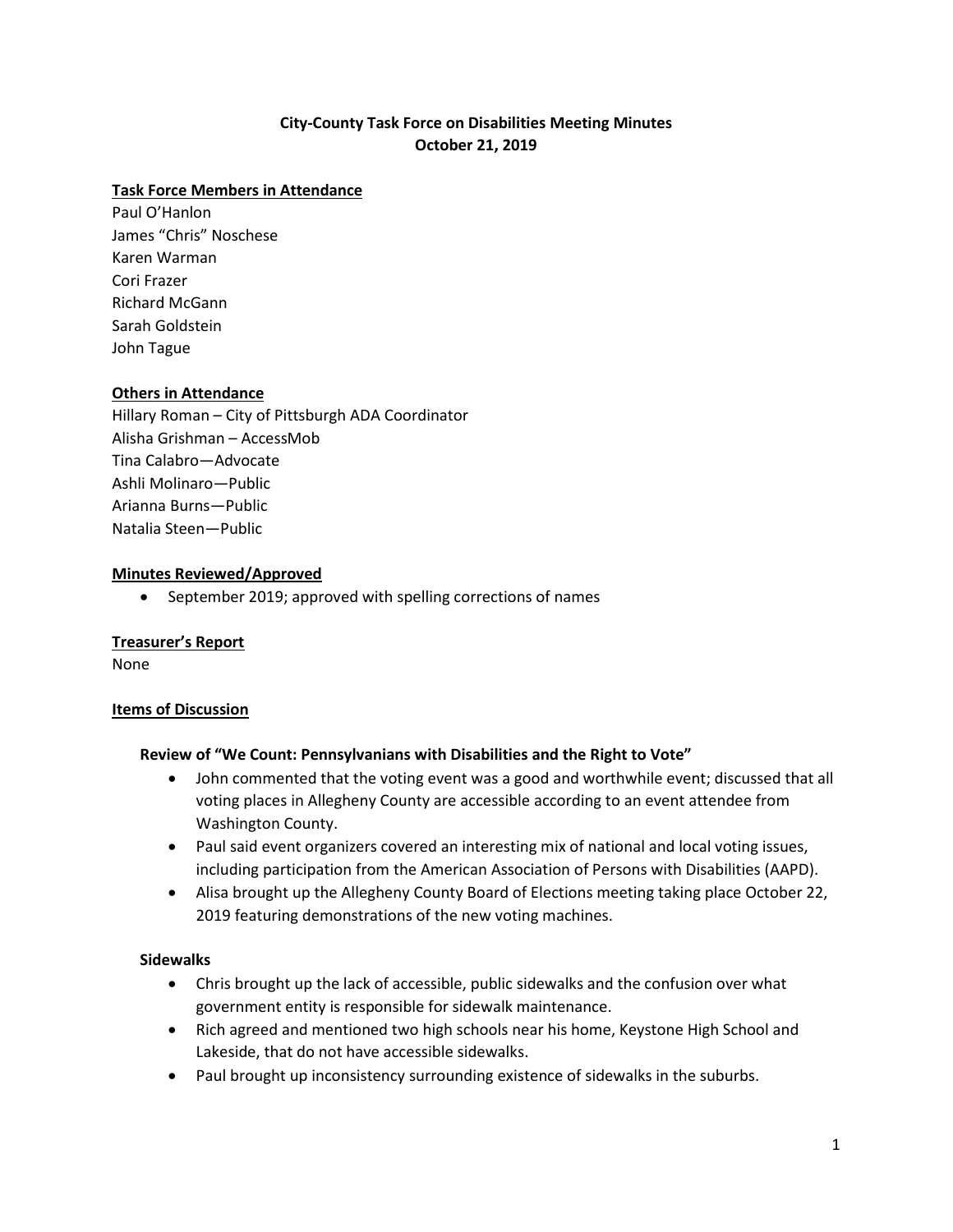### **Building Code**

- Paul brought up the comments he has submitted to the state on the building code previously circulated to the City-County Task Force on Disabilities (CCTFD). Paul states that he is broadly concerned that thirty years after the ADA there are still one-step barriers that prevent people with disabilities from access to businesses.
	- Paul discussed that unlike federal mandate, the state and city do not prioritize accessibility improvements to buildings. This leads to a situation where there may be other types of barrier removals inside a building where there is not an accessible entrance. Paul said that the state strips the priorities that the federal government has put in place. Paul urges the state to follow the federal priority system.
- Chris said Swissvale is a great example of sidewalk maintenance and wondered why that cannot be replicated.
	- Paul referenced the strange system in place wherein the county does not control individual municipalities, resulting in a lot of inconsistencies. This complicated system of responsibility poses a challenge to the CCTFD because each area is under a separate jurisdiction
- Paul clarified that the issue Chris raised is separate from the building code issue
- Rich wants to clarify that discussions around the curb cut law from the Dept. of Justice (DOJ) workshop included building code and sidewalk issues. The law is not being enforced/enacted when sidewalks are in front of a building
	- Paul clarified that this only applies *if* there are sidewalks in front of the building
- Paul refocused discussion specifically to the building code. Tina asked about the legislation Deb Gross introduced about a year ago about reconciling the code. Paul replied that the city was in consultation with the state about the proposal. There had been a lot of back and forth in city council and they had some difficulties in proceeding with the state. Tina wonders whether the CCTFD can demand a progress report from the city council.
- Paul proposed taking the city building code issues and to Mayor Peduto
	- Paul wants the city to address the overall problem wherein the building code limits or ignores the priorities of the ADA including simple one-step barriers that persist all over the City of Pittsburgh
- Rich agreed and referenced a problem with a building in the past. He continued that the focus of the city needs to shift from bicycles to sidewalk maintenance.
- Paul reiterates that this agenda item is specifically about the building code
- Alisa said that the Dept. of Permits, Licenses, and Inspections' (PLI) argument is that they cannot supersede the state's construction code at the risk of litigation. Alisa says she does not understand why the city doesn't side with efforts toward improved accessibility over being sued by the state.
- Paul feels the next step is to approach the mayor's office and request a meeting with Chief Dan Gilman. Alisa stated that she is working on it.
- John asked whether there had been contact with Deb Gross, Paul said no. Paul's preference is to go to the mayor in order and continue on from there.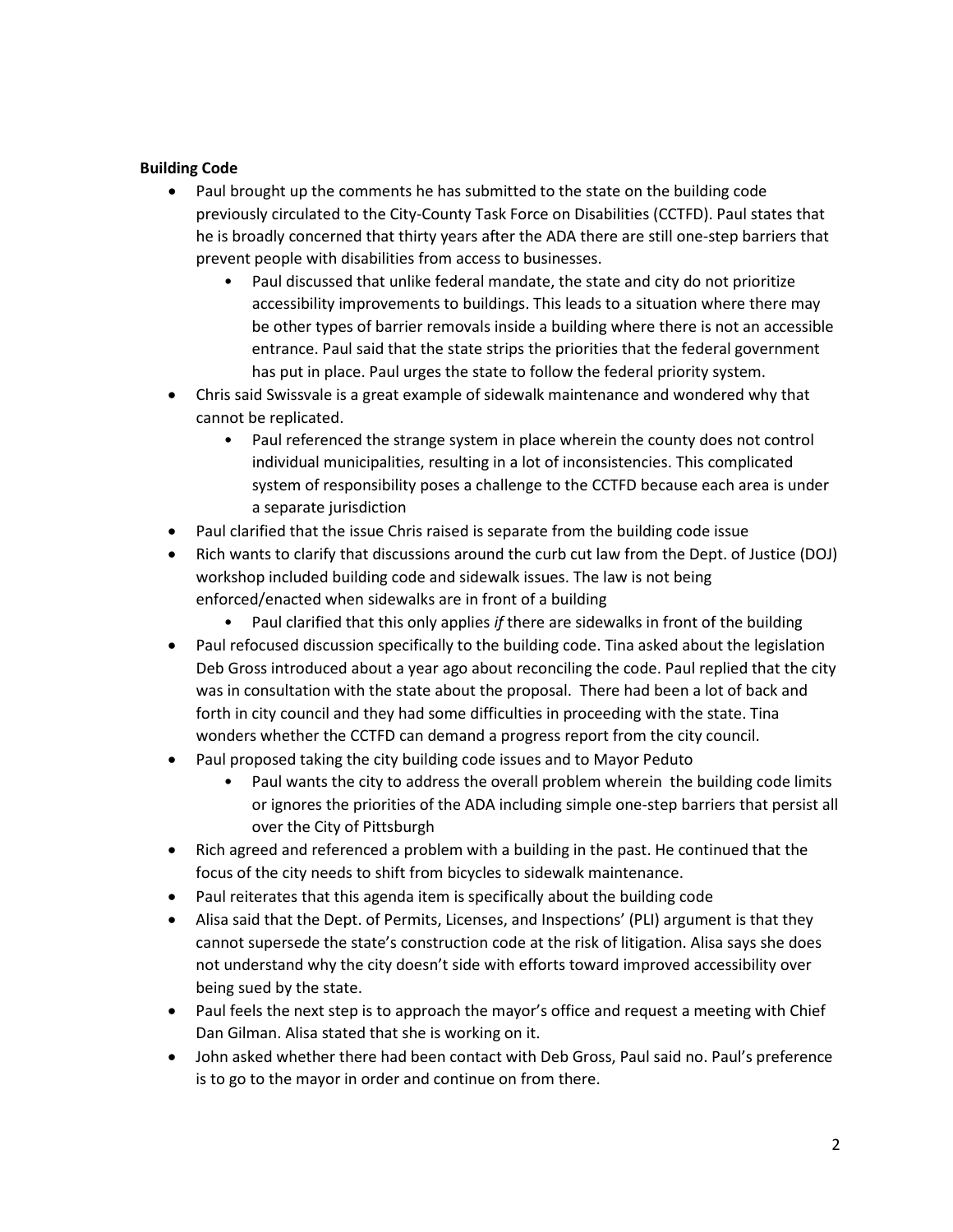- John asked whether the approach was to take action as the CCTFD. Paul said that he wants to advise the mayor whether as the task force or individually; he stated that he is ready to move forward either way.
- Rich wonders whether the DOJ should be involved. Paul stated that he had no interest in contacting the DOJ under President Trump.
- Rich asked if the landlords of the buildings should be involved in discussions. Paul said that it doesn't matter whether it's the landlord or the tenant because it's a city and state issue, specifically because of the state's requirement that 20% cost of renovations be put towards ADA compliance.
- Cori wondered how we move things forward without improving government relationships because some people aren't even aware of the CCTFD. Paul replied that the CCTFD has had a sporadic amount of influence with City Council over the years. Cori thinks it would be a good idea to think about how to improve relationships in order to improve effectiveness, to not just be present when making a complaint. They emphasized systematizing relationships in order to make progress on CCTFD initiatives and areas of concern.
- Paul discussed that a city priority focused on bike lanes has been a problem. Accessibility has become a secondary priority to bike lanes. Paul says that the city needs to take this more seriously and is prepared to go to war over it.
- Sarah asked if there was another committee Paul serves on that could join with the CCTFD to take on the issues at hand.
	- Paul clarifies that there are overlapping initiatives with the Fair Housing Act, and he had in the past served on committees that work towards sidewalk maintenance and one-step barrier removal, but those conversations are not concurrent with his present plan for action.
- Tina asked whether Oakland for All would be a good partner for this action. Paul says he's open to suggestion as to who should be in the meeting with Chief Gilman.
- Rich asked whether it would be helpful to bring in a media entity to involve the whole community.
	- Paul thought this move was unnecessary, the first step is to give a "heads up" to Chief Gilman since the mayor is likely busier.
- Alisa says she thinks she can get a meeting with Mayor Peduto.
- Sarah agrees that a meeting with Dan Gilman is a good next step. John wonders if PLI needs to be there, Paul says that PLI isn't helpful or effective in enforcing the ADA.
- Chris says last time the CCTFD visited the mayor's office was about three years ago. He thinks CCTFD should revisit with the office and list out the problems to correct any disconnects that may be in play.
	- Paul is concerned that giving the mayor a laundry list of grievances with diffuse the building code issue and take away focus.
- Sarah agrees that it would be best to keep complaints to a minimum in order to improve the chances of success. She suggested that one-step barriers should be the item to take precedence.
- Paul and Rich agreed with Sarah.
- Paul says that he can no longer make progress with PLI, would like to go to the Dept. of Mobility and Infrastructure (DOMI instead).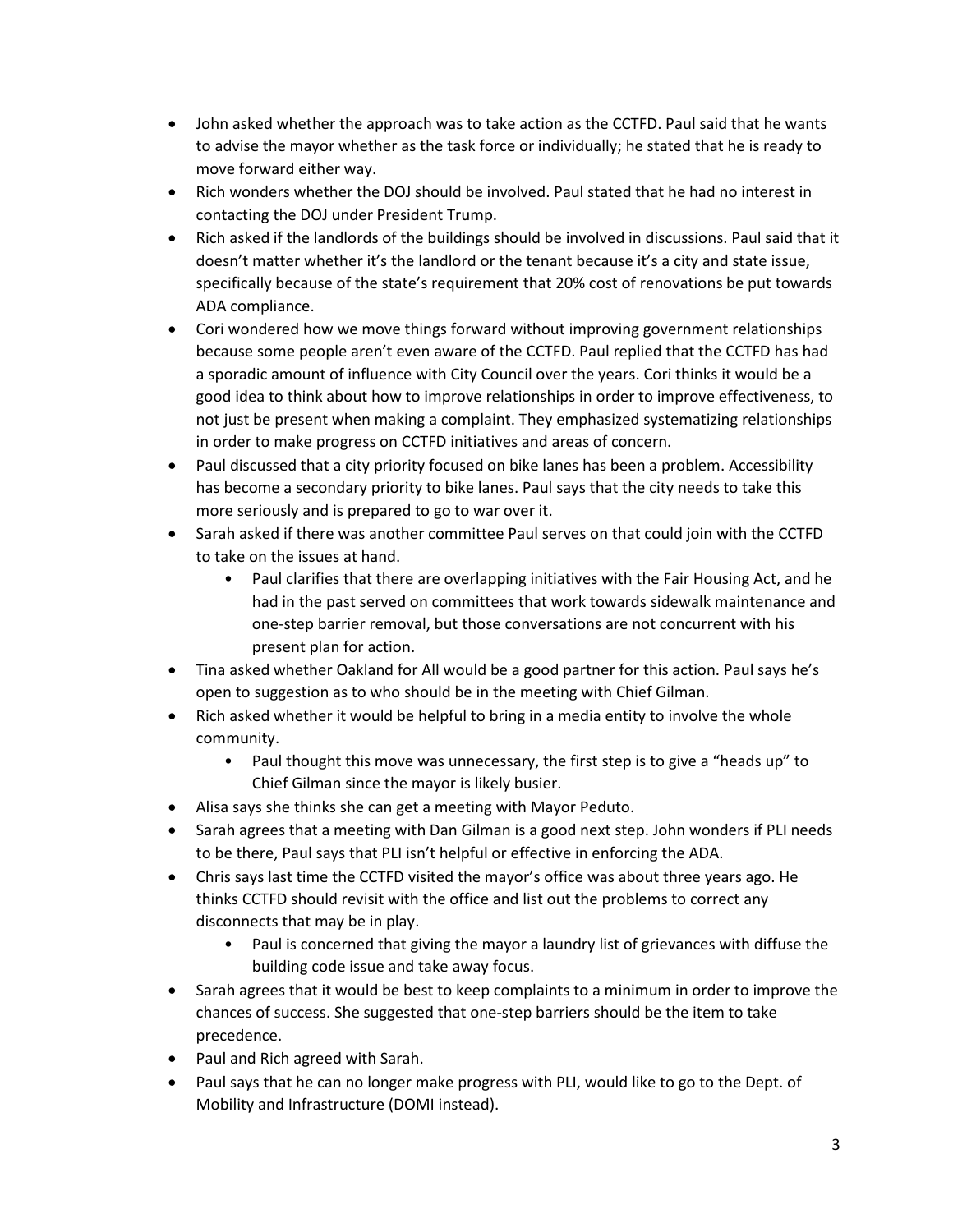- Tina brought up legislation introduced on July  $10^{th}$ , 2018 by Deb Gross to change the building code to require accessible entrances when businesses seek permits for renovations.
- Tina also brought up July  $17<sup>th</sup>$ , 2018 proposal from Mayor Peduto to allocate \$100,000 to a city program to help businesses remove entrance barriers. She wondered whether that proposal was ever approved and suggested that the CCTFD might be interested in finding out what happened to that proposal.
- Paul brought up the fact that around five years ago, the Urban Redevelopment Authority (URA) was promoting business renovations program without including barrier removal and the CCTFD was able to make some changes to their policies.
- Paul concluded that he will be moving forward with his concerns one way or another.

## **November CCTFD Meeting**

- Paul addressed the change in meeting structure next week with Hillary's attendance to the Mid-Atlantic ADA Conference.
- Hillary reminded the CCTFD that if the task force would like to have a meeting in November, Caylin Snyder, the Allegheny County ADA Coordinator will be available to fill in for her and facilitate the meeting.
- John brought up that CCTFD Guidelines specify that the task force only needs to meet four times per year.
- Chris said that he will not be able to come to the meeting in November or December because he will be traveling to South America.
- Sarah asked if there were any other items to be discussed next month. Paul reiterated that building code issues and sidewalk issues are the main issues of major concern. If the task force meets in November, Paul wonders whether the CCTFD should try to get Karina Ricks from DOMI to come.
- Cori wondered if another item to add to next agenda could be systematizing relationship improvement. Paul said that part of the challenge in maintaining relationships is government fragmentation. Cori stated that they would like to address it.
- Rich expressed a desire to include the County and surrounding areas in these discussions. Paul said that fragmentation is exacerbated as the focus expands outside the City.
- Alisa suggested that the CCTFD use next month's meeting to expand focus to other municipalities and talk to Caylin. Paul doesn't think that the county has much enforcement power or interest in ADA issues.
- Chris expressed his dream that the county commissioner would freeze the funding to all 120 municipalities until they all come to a CCTFD meeting where the task force will voice all of their concerns.
- Paul is reluctant to involve the county because he has not seen much involvement with the county on ADA issues.
- Tina suggested CCTFD leadership work on systematic relationship building with ADA Coordinators outside of regular task force meetings.
- Paul and John suggest adjourning for informal conversation with Hillary to take place after this meeting's adjournments.
- The CCTFD decided that next meeting's issues will focus on county issues since Caylin will be staff for the meeting.